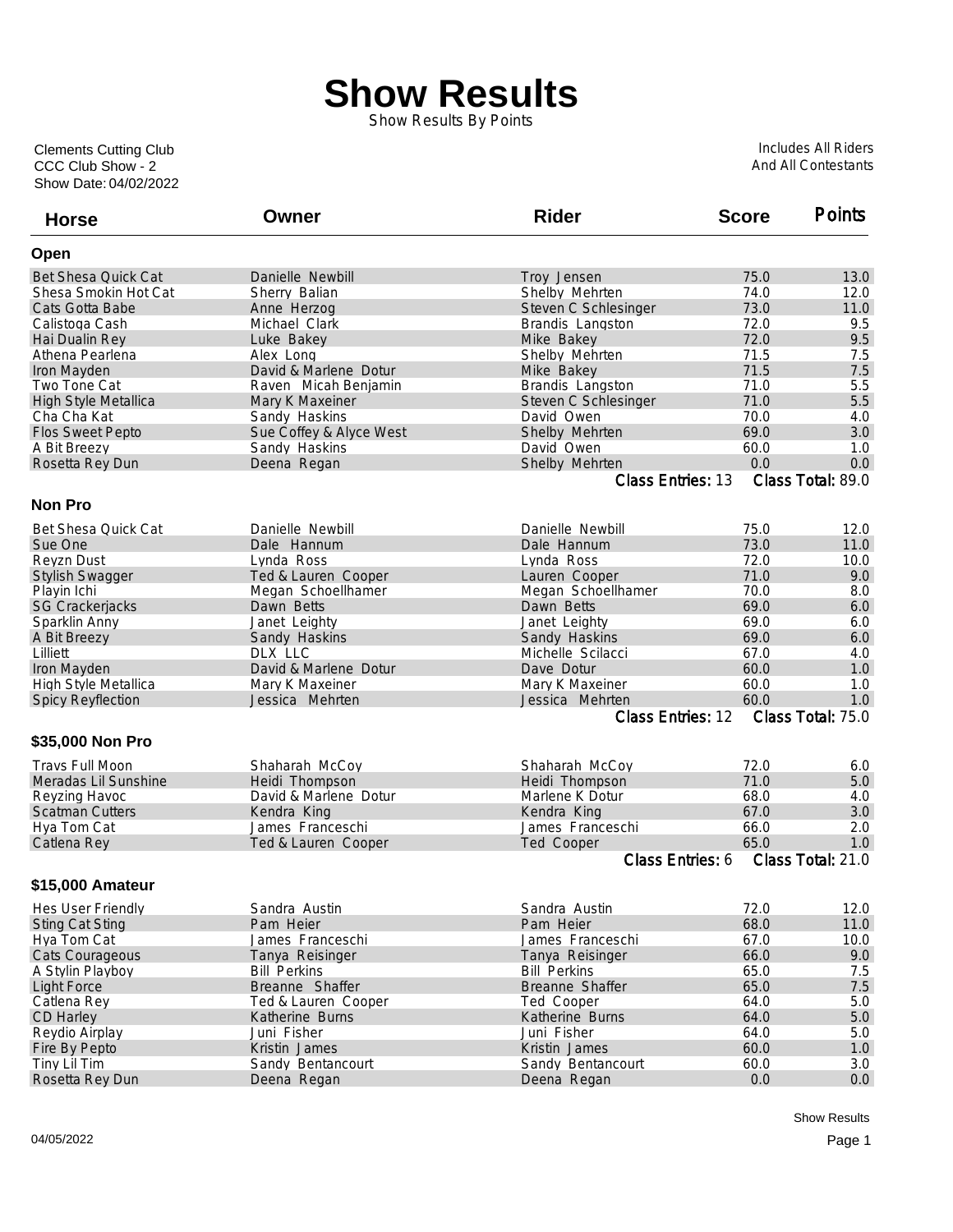| <b>Horse</b>                                                              | Owner | <b>Rider</b> | <b>Score</b> | <b>Points</b> |
|---------------------------------------------------------------------------|-------|--------------|--------------|---------------|
| $\bullet \bullet \bullet \bullet \bullet \bullet \bullet \bullet \bullet$ |       |              |              |               |

## **\$15,000 Amateur**

**\$50,000 Amateur**

## Class Entries: 12 Class Total: 76.0

| Cats Gotta Babe          | Anne Herzog             | Anne Herzog              | 75.0 | 20.0               |
|--------------------------|-------------------------|--------------------------|------|--------------------|
| Playin Ichi              | Megan Schoellhamer      | Megan Schoellhamer       | 73.5 | 19.0               |
| Bea Cats Cat             | John R Primasing        | John R Primasing         | 73.0 | 18.0               |
| Hotswanna                | John & Rene Primasing   | Rene Primasing           | 72.0 | 16.5               |
| Light Force              | Breanne Shaffer         | Breanne Shaffer          | 72.0 | 16.5               |
| Fire By Pepto            | Kristin James           | Kristin James            | 71.5 | 15.0               |
| <b>Stylish Swagger</b>   | Ted & Lauren Cooper     | Lauren Cooper            | 71.0 | 13.0               |
| Lilliett                 | DLX LLC                 | Michelle Scilacci        | 71.0 | 13.0               |
| Flos Sweet Pepto         | Sue Coffey & Alyce West | Alyce Coffey West        | 71.0 | 13.0               |
| <b>Reyzn Dust</b>        | Lynda Ross              | Lynda Ross               | 70.0 | 11.0               |
| Reydio Airplay           | Juni Fisher             | Juni Fisher              | 69.0 | 10.0               |
| Sparklin Anny            | Janet Leighty           | Janet Leighty            | 68.0 | 9.0                |
| <b>Sting Cat Sting</b>   | Pam Heier               | Pam Heier                | 67.0 | 7.0                |
| Olenas CD Smooth         | Laurel Morais           | Laurel Morais            | 67.0 | 7.0                |
| Metallic 007             | Monica Pino             | Monica Pino              | 67.0 | 7.0                |
| Athena Pearlena          | Alex Long               | Alex F Long              | 64.0 | 5.0                |
| Hes User Friendly        | Sandra Austin           | Sandra Austin            | 62.0 | 4.0                |
| Dualyawannadancesome     | Sandra Frey-Davis       | Sandra Frey-Davis        | 60.0 | 1.0                |
| Shesa Smokin Hot Cat     | Sherry Balian           | Sherry Balian            | 60.0 | 1.0                |
| Sue One                  | Dale Hannum             | Dale Hannum              | 0.0  | 0.0                |
|                          |                         | <b>Class Entries: 20</b> |      | Class Total: 206.0 |
|                          |                         |                          |      |                    |
| \$5,000 Novice Horse     |                         |                          |      |                    |
| Pistolscashingchecks     | Karen Cox               | Steven C Schlesinger     | 75.0 | 16.0               |
| Rowin                    | Torie Monroe            | Scott Martin             | 74.0 | 15.0               |
| Smooth Times Two LB      | Kelly Roemer            | Scott Martin             | 73.0 | 14.0               |
| Echos Blue Boon          | Pam Cozad               | Scott Martin             | 72.0 | 12.5               |
| Sugs Rey Lady            | Astrid Wollenburg       | Steven C Schlesinger     | 72.0 | 12.5               |
| Jess Chasin Reys         | Bonnie Sharp            | Mike Bakey               | 71.0 | 10.0               |
| Dolla                    | Tiffany LaMendola       | Steven C Schlesinger     | 71.0 | 10.0               |
| Hy Stylin Vintage        | Mary Robertson          | Shelby Mehrten           | 71.0 | 10.0               |
| Sassy Lil Redhead        | Berta Richardson        | Shelby Mehrten           | 69.0 | 8.0                |
| Chicks Dual Rey          | Jenna Baggs             | Wes Johnson              | 65.0 | 7.0                |
| South of Georgia         | Hilda Basil             | Troy Jensen              | 60.0 | 1.0                |
| Absolutelystunningcat    | Paula Contreras         | David Owen               | 60.0 | 1.0                |
| Hi Stylin Safari         | Don Hodge               | Mike Bakey               | 60.0 | 1.0                |
| <b>True Kit</b>          | Tiffany LaMendola       | Steven C Schlesinger     | 60.0 | 1.0                |
| Miss N Sarita            | Renee Carnes            | Joseph Ferguson          | 60.0 | 1.0                |
| Dirty Daquiri            | Victoria Melshaw        | David Owen               | 0.0  | 0.0                |
|                          |                         | Class Entries: 16        |      | Class Total: 120.0 |
|                          |                         |                          |      |                    |
| \$25,000 Novice Horse    |                         |                          |      |                    |
| Nite Prowler             | Brenda Higbee           | David Owen               | 75.0 | 12.0               |
| <b>Rockin Party Girl</b> | Brandis Langston        | Brandis Langston         | 74.0 | 11.0               |
| Lil Rebel Rey            | Susan Perry-Henderson   | Steven C Schlesinger     | 73.0 | 10.0               |
| Moondog                  | Pamela Plenys           | Brandis Langston         | 72.0 | 8.5                |
| Mugzy                    | Elizabeth Goodrich      | Mike Bakey               | 72.0 | 8.5                |
| <b>Monster Cat</b>       | Michelle Hamre          | Scott Martin             | 71.5 | 7.0                |
| CR Playgirls Royalty     | Carolyn W Reynolds      | Shelby Mehrten           | 71.0 | 6.0                |
|                          |                         |                          |      |                    |

Chromium Sue Coffey Shelby Mehrten 70.0 4.0 Jacksons Lil Jewel Anne Herzog Steven C Schlesinger 70.0 4.0 Miss Gypsy Jackson Francesca Vogel Mike Bakey 70.0 4.0 Metallic Copper Cat Tracy Hart Wes Johnson 68.0 2.0 SG Sorry Ms Jackson Sole Fide Farms David Owen 60.0 1.0<br>Class Entries: 12 Class Total: 78.0

Class Entries: 12

Show Results